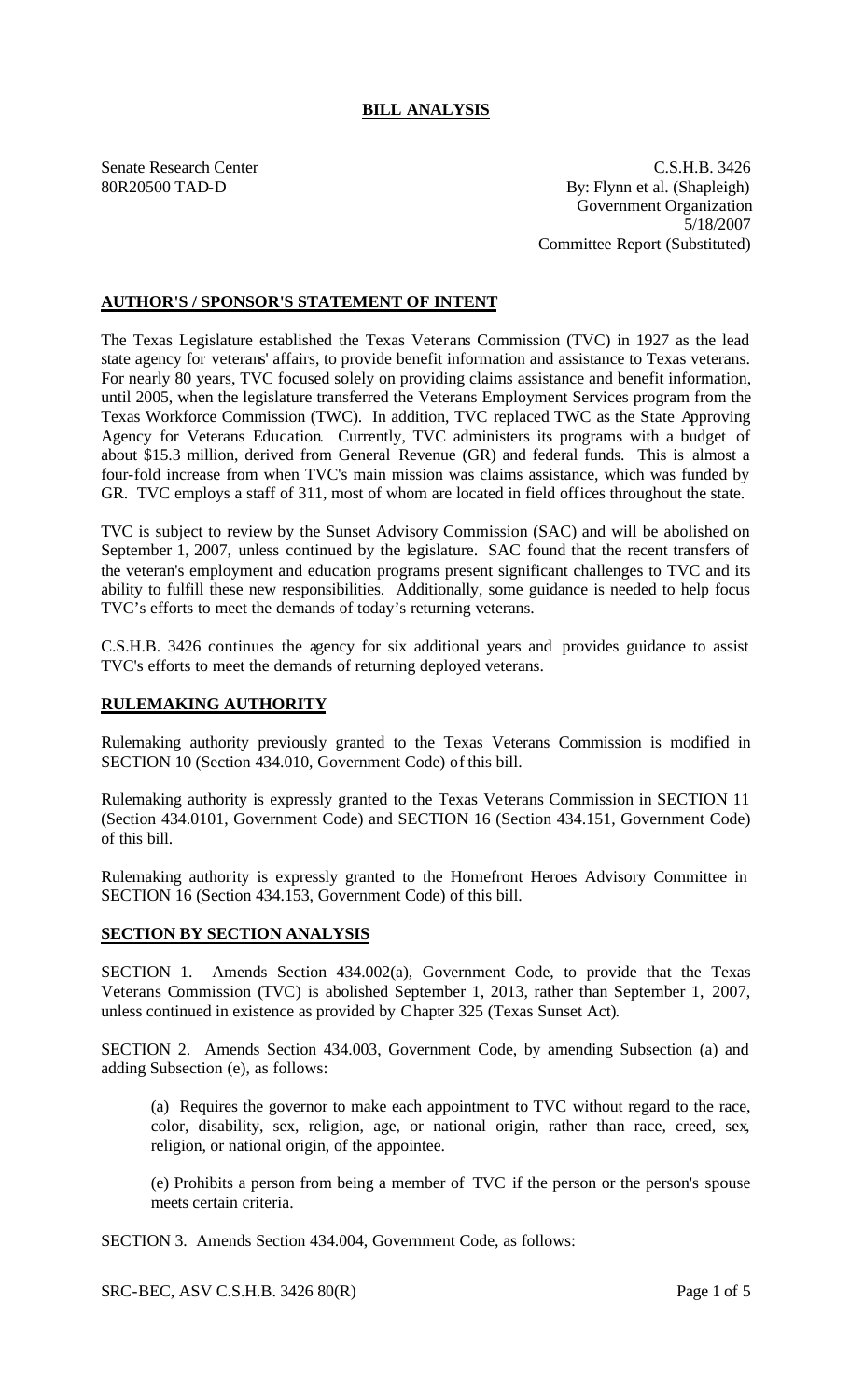Sec. 434.004. CONFLICT OF INTEREST. (a) Defines "Texas trade association."

(b) Prohibits a person from being a TVC employee employed in a "bona fide executive, administrative, or professional capacity," as that phrase is used for purposes of establishing an exemption to the overtime provisions of the federal Fair Labor Standards Act of 1938 (29 U.S.C. Section 201 et seq.), if the person meets certain criteria.

(c) Prohibits certain persons from serving as a member of TVC.

(d) Creates this subsection from existing text.

SECTION 4. Amends Section 434.005, Government Code, as follows:

Sec. 434.005. REMOVAL. (a) Provides grounds for removal for a member of TVC.

(b) Provides that the validity of an action of TVC is not affected by the fact that it is taken when a ground for removal of a TVC member exists.

(c) Requires the executive director, if the executive director has knowledge that a potential ground for removal exists, to notify the presiding officer of TVC of the potential ground. Requires the presiding officer to then notify the governor and the attorney general that a potential ground for removal exists. Requires the executive director, if the potential ground for removal involves the presiding officer, to notify the next highest ranking officer of TVC, who is required to then notify the governor and the attorney general that a potential ground for removal exists.

SECTION 5. Amends Section 434.006, Government Code, as follows:

Sec. 434.006. OFFICERS; COMMISSION ACTIONS. (a) Requires the governor to designate a member of TVC as presiding officer to serve in that capacity at the pleasure of the governor.

(b) Requires TVC to annually elect from among its members an assistant presiding officer and a secretary, rather than a chairman, a vice-chairman, and a secretary.

(c) Redesignated from existing Subsection (b).

SECTION 6. Amends Subchapter A, Chapter 434, Government Code, by adding Section 434.0061, as follows:

Sec. 434.0061. TRAINING. (a) Prohibits a person who is appointed to and qualifies for office as a member of TVC from voting, deliberating, or being counted as a member in attendance at a meeting of TVC until the person completes a training program that complies with this section.

(b) Requires the training program to provide the person with certain information.

(c) Entitles a person appointed to TVC to reimbursement, as provided by the General Appropriations Act, for travel expenses incurred in attending the training program regardless of whether the attendance at the program occurs before or after the person qualifies for office.

SECTION 7. Amends Subchapter A, Chapter 434, Government Code, by adding Sections 434.0076 through 434.0078, as follows:

Sec. 434.0076. RECORD OF COMPLAINTS. (a) Requires TVC to maintain a system to promptly and efficiently act on complaints filed with it. Requires TVC to maintain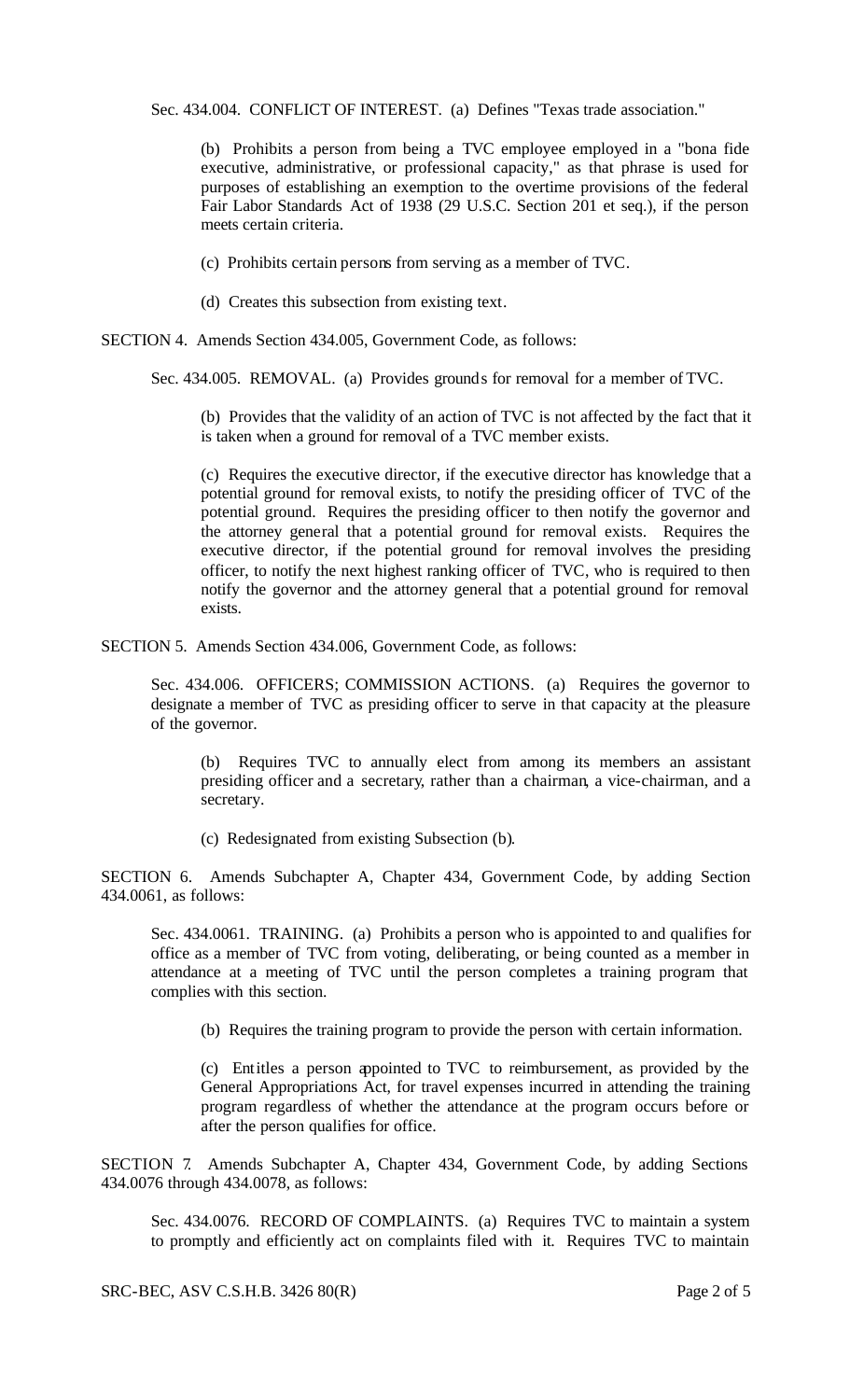information about parties to the complaint, the subject matter of the complaint, a summary of the results of the review or investigation of the complaint, and its disposition.

(b) Requires TVC to make information available describing its procedures for complaint investigation and resolution.

(c) Requires TVC to periodically notify the complaint parties of the status of the complaint until final disposition.

Sec. 434.0077. NEGOTIATED RULEMAKING AND ALTERNATIVE DISPUTE RESOLUTION PROCEDURES. (a) Requires TVC to develop and implement a policy to encourage the use of certain negotiated rulemaking and alternative dispute resolution procedures.

(b) Requires TVC's procedures relating to alternative dispute resolution to conform, to the extent possible, to any model guidelines issued by the State Office of Administrative Hearings for the use of alternative dispute resolution by state agencies.

(c) Requires TVC to designate a trained person to follow certain procedures and collect certain information.

Sec. 434.0078. CLAIMS ASSISTANCE SERVICES. (a) Requires TVC to adopt procedures for administering claims assistance services under Section 434.007(5). Sets forth the procedures for administering claims assistance.

(b) Sets forth requirements for TVC in developing procedures under Subsection (a).

SECTION 8. Amends Subchapter A, Chapter 434, Government Code, by adding Section 434.0091, as follows:

Sec. 434.0091. SEPARATION OF POLICYMAKING AND MANAGEMENT RESPONSIBILITIES. Requires TVC to develop and implement policies that clearly separate the policymaking responsibilities of TVC and the management responsibilities of the executive director and the staff of TVC.

SECTION 9. Amends Section 434.010, Government Code, as follows:

Sec. 434.010. RULES. (a) Creates this subsection from existing text.

(b) Requires TVC to adopt procedures for receiving input and recommendations from interested persons regarding the development of rules and policies.

SECTION 10. Amends Subchapter A, Chapter 434, Government Code, by adding Section 434.0101, as follows:

Sec. 434.0101. ADVISORY COMMITTEES. (a) Authorizes TVC, in developing procedures under Section 434.010, to establish and appoint members to an advisory committee to advise and make recommendations to TVC on programs, rules, and policies affecting the delivery of services to veterans.

(b) Requires TVC, if it establishes an advisory committee under Subsection (a), to adopt rules regarding certain procedures, requirements, and qualifications of the committee and its members.

SECTION 11. Amends Subchapter A, Chapter 434, Government Code, by adding Section 434.0151, as follows: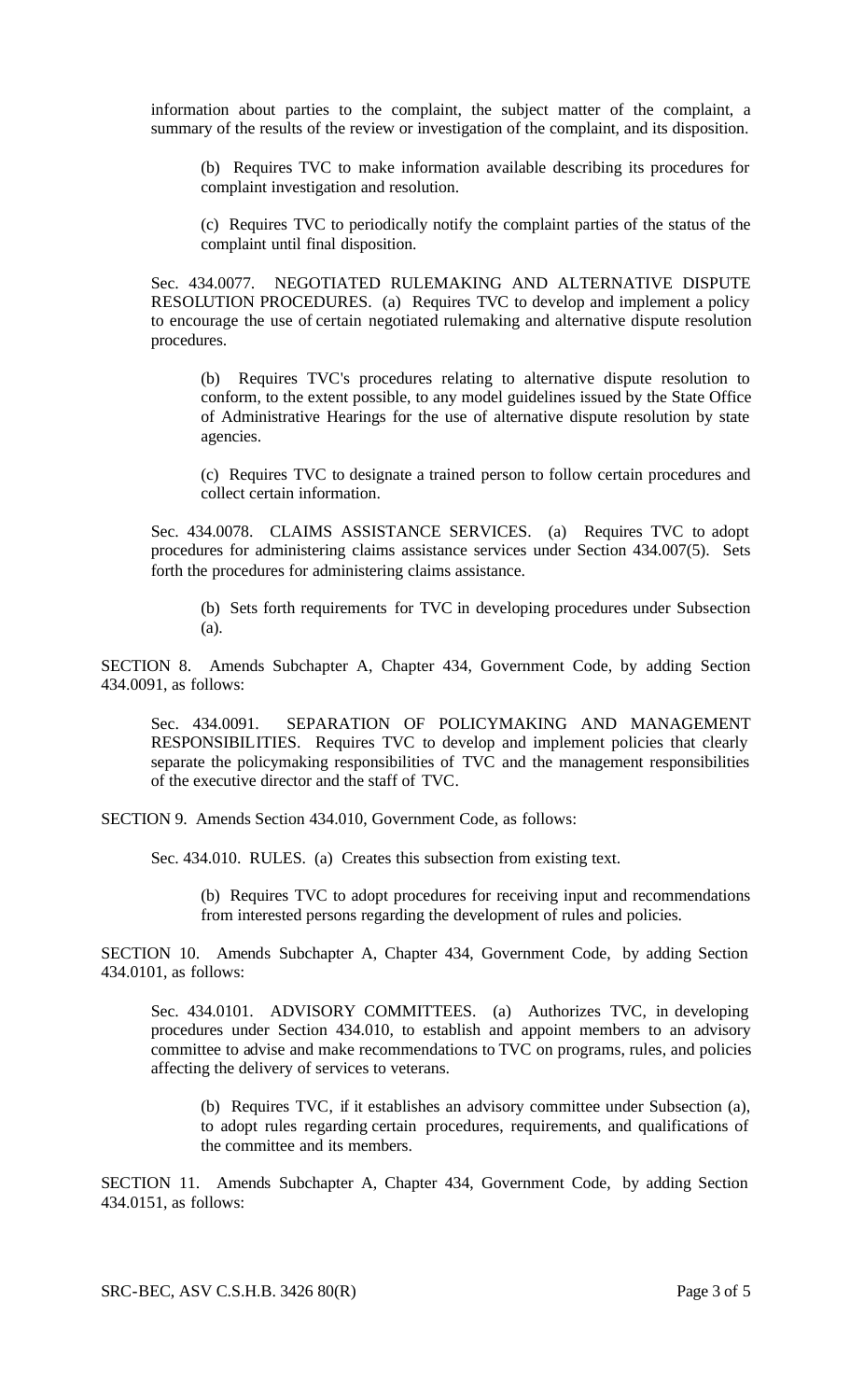Sec. 434.0151. PUBLIC PARTICIPATION. Requires TVC to develop and implement policies that provide the public with a reasonable opportunity to appear before it and to speak on any issue under its jurisdiction.

SECTION 12. Amends Section 434.038, Government Code, by amending Subsections (a) and (d) and adding Subsections (a-1), (e), and (f), as follows:

(a) Requires a veterans county service officer (officer), in order to maintain certification, to complete continuing training to the extent required by TVC, rather than attend at least one TVC training conference a year.

(a-1) Requires TVC to develop and implement methods for providing training to officers. Authorizes the methods to include Internet-based seminars, participation through videoconference, cooperation with training provided by the United States Department of Veterans Affairs (VA), and other methods as appropriate.

(d) Requires TVC to develop standard course materials, training curriculum, and examinations to be used for county service officer certification and VA accreditation. Requires TVC members to approve the course materials, training curriculum, and examinations before it may distribute the materials and administer examinations.

(e) Sets forth requirements for course materials and examinations and requires TVC to develop a training handbook containing certain information.

(f) Redesignated from existing Subsection (d). Makes a nonsubstantive change.

SECTION 13. Amends Subchapter B, Chapter 434, Government Code, by adding Section 434.039, as follows:

Sec. 434.039. COORDINATION WITH COUNTY SERVICE OFFICERS AND COMMISSIONERS COURTS. Requires TVC to develop and adopt certain procedures to coordinate with county service officers and county commissioners courts.

SECTION 14. Amends Subchapter C, Chapter 434, Government Code, by adding Section 434.107, as follows:

Sec. 434.107. USE OF TECHNOLOGY. Requires TVC to implement a policy requiring it to use appropriate technological solutions to improve the commission's ability to perform its functions. Requires the policy to ensure that the public is able to interact with TVC on the Internet.

SECTION 15. Makes application of Section 434.0061, Government Code, as added by this Act, prospective to September 1, 2007.

SECTION 16. Requires TVC, not later than March 1, 2008, to comply with Sections 434.0076, 434.0078, 434.0091, 434.010(b), 434.0151, 434.038(a-1) and (e), 434.039, and 434.107, Government Code, as added by this Act, and with Section 434.038(d), Government Code, as amended by this Act.

SECTION 17. Requires TVC to comply with and implement any nonstatutory recommendations regarding TVC adopted by the Sunset Advisory Commission as a result of its review of the TVC; and report to the Sunset Advisory Commission the information that the Sunset Advisory Commission requires regarding the TVC's implementation of the Sunset Advisory Commission's nonstatutory recommendations not later than November 1, 2008.

SECTION 18. (a) Provides that the changes in law made by this Act in the prohibitions or qualifications applying to a member of the TVC do not affect the entitlement of a member serving on TVC immediately before September 1, 2007, to continue to serve and function as a member of the TVC for the remainder of the member's term. Provides that those changes in law apply only to a member appointed on or after September 1, 2007.